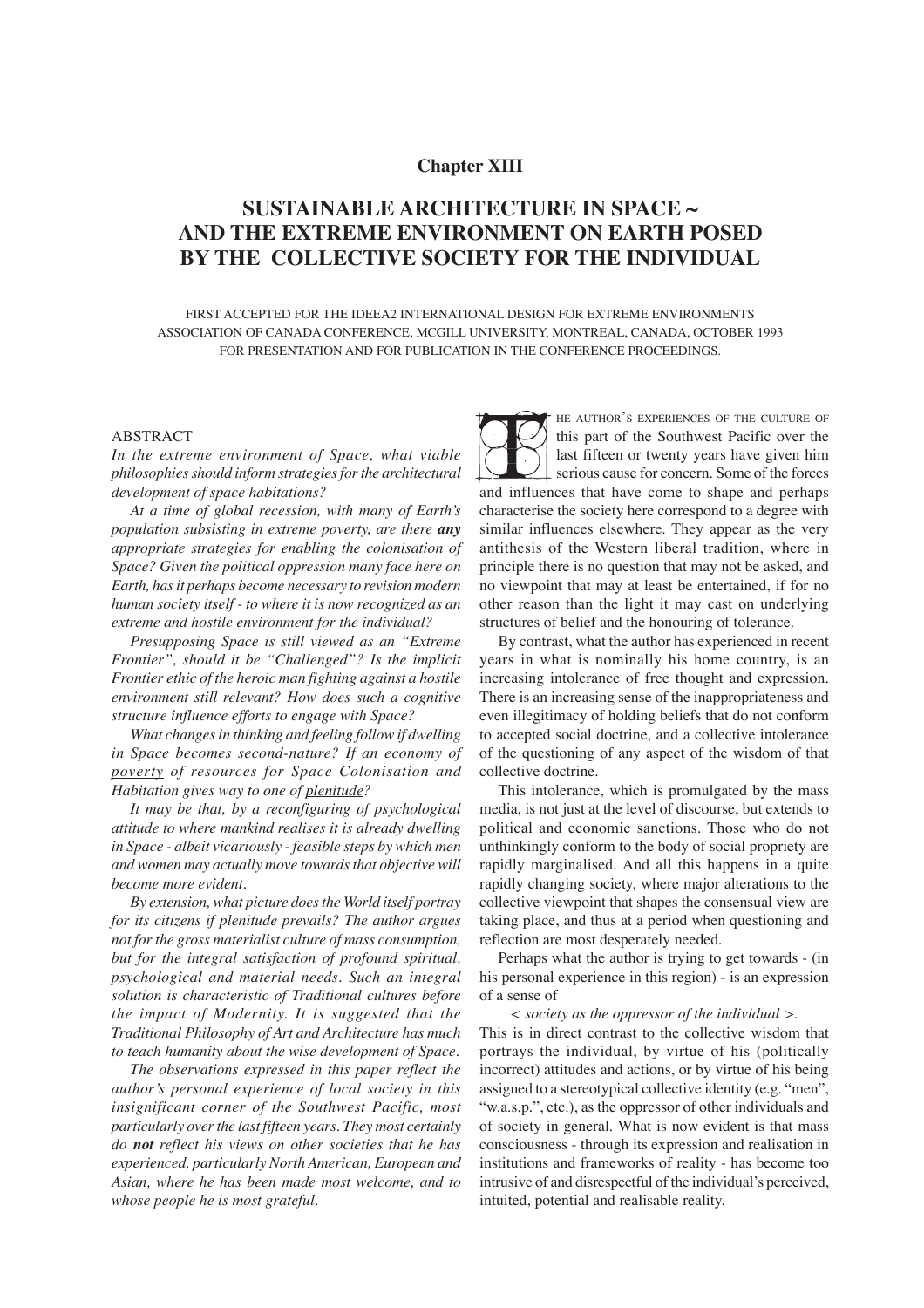As a consequence, the perspective of seeing oneself as being intrinsically part of the body politic has now become redundant. (Possibly this view has arisen in response to and as an antidote for - the oft-expressed view that submerges the individual's identity completely and unthinkingly in the mass consciousness). Society, as presently constituted, manifestly does not have the capacity or willingness to facilitate the full realisation of the individual's potential. The intolerance of the body collective, as evidenced in its coercive manifestations, has reached an extreme where it stifles the creative life-force of the individual. Society sacrifices the individual for its own selfish survival.

It is no longer possible to fulfil one's personally intuited destiny within the confines of the modern consciousness, locked in as it is to society's manifest inadequacies and lies. The task of individuation demands transcendence, a superseding of the social reality.

So the author's thesis is that modern society (in his experience in this region) has become an extreme environment for the individual, who no longer wishes to structure his reality in its terms. Society has sought to take possession of the individual's identity, and of his soul. It is now necessary to vigorously reject that colonial intrusion and ensuing cultural marginalisation, and reassert one's essential right to oneself, to one's own being.

But in this process, the individual faces a bewildering and overpowering array of projections and expectations and demands on his world-view, encountering what in the final analysis may only be regarded as a violent totalitarian regime. Its primary function is to suppress dissent, in order to protect its own privileged position as definer, manager and maintainer of reality.

What alternatives present themselves? How might the individual escape from his conditioning, from the pervasive mass conditioning?

- 1 One possibility is that no escape will be permitted on Earth, as the politically correct mentality - aided and abetted by the mass media - assumes more and more power over the global populace. Perhaps it will need breakaway space colonists to develop their alternative cultures and individual realities. All power to them. Their need may well become the driving force to space colonisation.
- 2 Another possibility may be a collective shift in consciousness, so that the oppressive nature of human society becomes far more apparent. Being found unacceptable, it is then radically changed to where responsible freedom of the individual prevails.

The writings of Jung throw light on this escape from mass conditioning. Jungian psychology asserts the vital recognition of the shadow, and the necessary embracing of both darkness and light in the search for wisdom. This contrasts only too sharply with an excessive and neurotic law-and-order platform, which appears as self-righteous hypocrisy, concealing merely the animal instinct to exert power over others, and of the group over the individual. The behaviour and beliefs of all individuals, it is assumed, must conform to one's (collective) dictates of what is right and proper. The viewpoint also conceals a rage that the world as experienced will not conform to one's image of how it should be. In the final analysis, this is to deny one's own shadow, to reject the intoxication one sometimes feels with what are generally regarded as antisocial preoccupations. It results in a collective scapegoating, as Jung makes clear, of those others who appear as the unfortunate projections of the collective psyche.

Overriding and underpinning all is the deep-seated fear of what may happen if one's control is surrendered, if the deep forces that stir the psyche are recognised, respected, and responded to. Instead, they must be crushed, suppressed, and denied... But in the end, this is to be alienated from and to deny one's very nature.

The individual's deep nature is thus seen from the collective perspective to be violent and diseased, by virtue of its nonconformity to the social mandate. But where does the true violence lie? With the liberated creative individual; or with a possessive stifling society? And who should take responsibility for it? The individual - whose resources are comparatively minuscule - or the collective, with its plethora of institutions, power and wealth?

One surmises that it is rather that one faces a collective hysteria, which arises as a structural property at the death of society... a death that has become necessary, in order to release individuals from their suffering, which has been inflicted upon them by an unjust social order. Buddhist doctrine, as evidenced in the Tibetan Book of the Dead and the Tibetan Book of the Great Liberation, emphasises the necessity of death for transformation. And whoever recalls signing or agreeing to a contract with society? How much credence can one then possibly give the notion of a "social contract"?

What does it then mean to be free, to be more free from social conditioning, to move towards greater autonomy and self-determination?

## \*\*\*

What is lacking in contemporary society is transcendent awareness - an appreciation of things seldom being what they appear. This blindness stems from the secularisation of the modern world-view, and the popular debasement of authentic religious experience. It becomes more difficult to accept and embrace paradox - the hard fact of existence that has to be faced - that it can sometimes be deeply wrong to be right, and deeply right to be wrong. But the issues of human interaction that confront the individual can not be simply reified into a rigid dualistic doctrine, of this being right, and that being wrong. Rightness and wrongness can not be concretely defined in absolutist terms, as the politically correct would have men believe.

The individual counts, as the sole and final source of consciousness - his world matters profoundly, and in the final analysis the state and its manifest collective institutions have no inherent authority over him, save that which he voluntarily and willingly grants in full consciousness.